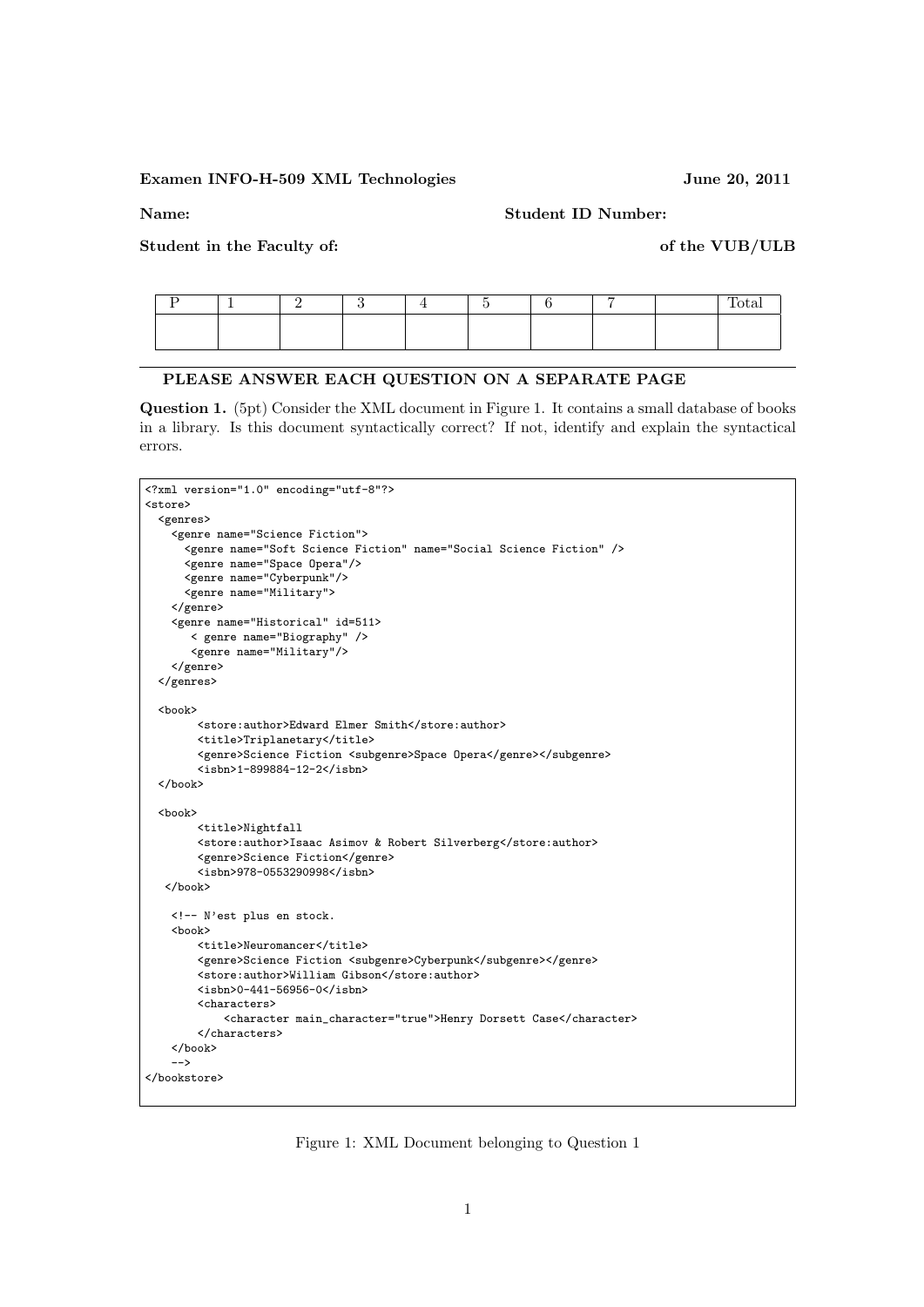Question 2. (3pt) Consider the XML document shown in Figure 2. To what namespace do the following elements belong?

- 1. The p elements.
- 2. The circle element.
- 3. The math element.

```
<?xml version="1.0" encoding="utf-8"?>
<html xmlns="http://www.w3.org/1999/xhtml"
      xmlns:svg="http://www.w3.org/2000/svg">
  <body>
    p>0n peut déterminer la surface dep>0<!-- affiche un cercle -->
    <svg:svg width="300px" height="200px">
      <svg:circle cx="150" cy="100" r="50" fill="#ff0000"/>
    </svg:svg>
    <p>`a l'aide de la formule
      \langle!-- affiche S = pi R^2 -->
       <math xmlns="http://www.w3.org/1998/Math/MathML">
         <mrow>
           <sub>mi</sub>><sub>S</sub><sub>mi</sub></sub>
           <sub>mo</sub>>=</mo></sub>
           <mi>pi</mi>
           <msup>
              \frac{1}{R}<\frac{1}{R}<\frac{1}{R}</msup>
         </mrow>
       \frac{2}{\pi}</p>
  </body>
</html>
```
Figure 2: XML Document belonging to Question 2

Question 3. (16 pt) Consider the XML document shown in Figure 3. It contains part of a database from a video rental website where users can upload new videos, rate videos, and complete their user profile. Write XPath expressions for the following queries:

- 1. Retrieve the titles of all videos uploaded by ajenk@example.com.
- 2. Retrieve the titles of all videos that have received a rating of 3 by epwager@example.com.
- 3. Retrieve all videos that were uploaded by a person who has not completed the "biographie" field of his user profile.
- 4. Retrieve the profiles of all users for which all uploaded videos have an average rating greater than or equal to 3.

Question 4. (4pt)

- 1. Explain what the XPath expression //A[following-sibling::B is ../B] does.
- 2. What is the result of following XPath expressions? Justify your answer.
	- $(1,2) \leq (3,4)$
	- $(1,2) = (2,3)$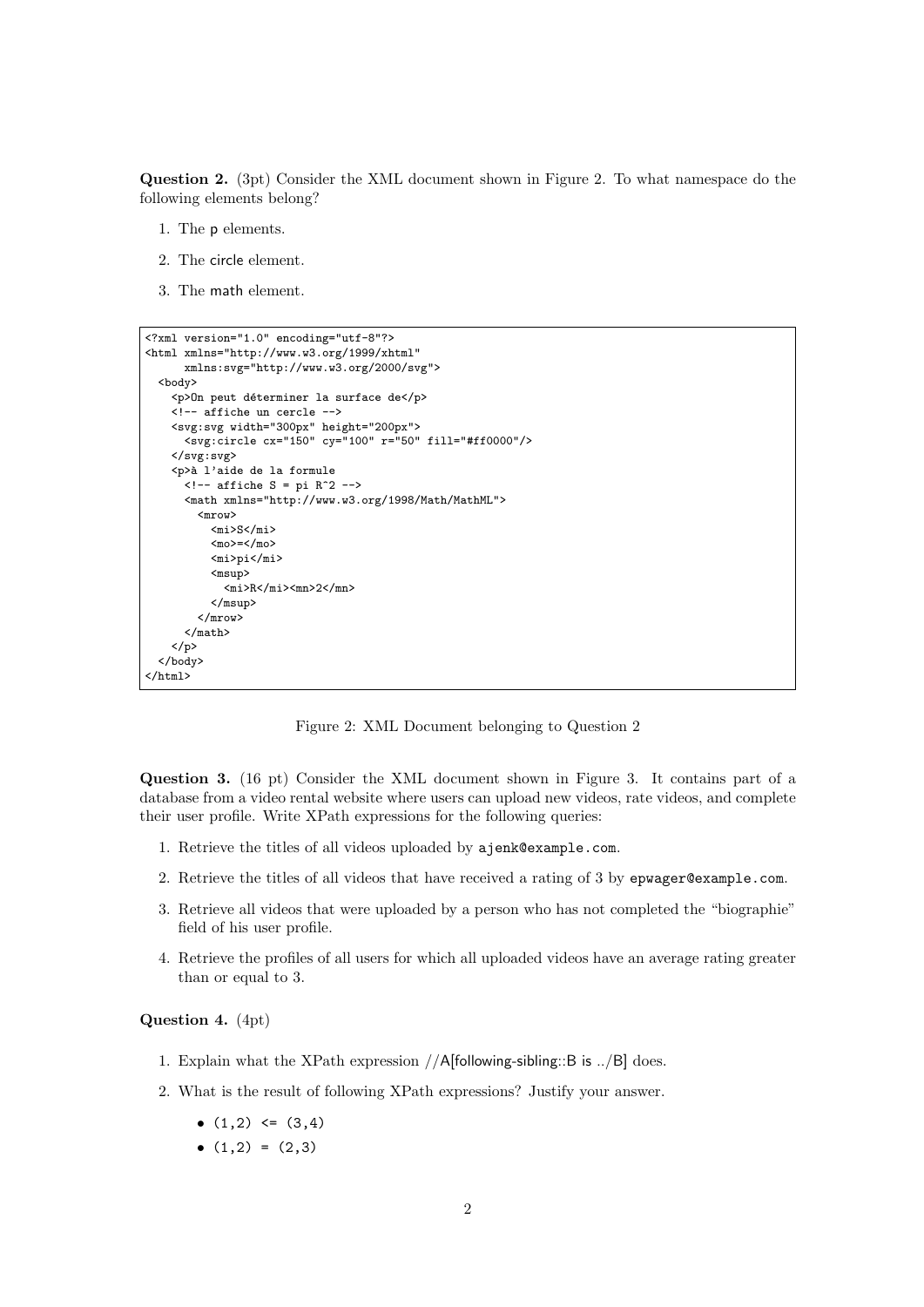```
<?xml version="1.0"?>
<smileyvideo>
    <video id="8628149">
        <uploader>satsuya.oda@example.com</uploader>
        <title>Bad Apple</title>
        <ratings>
            <rating user="epwager@example.com" value="3" />
            <rating user="ajenk@example.com" value="5" />
        \langle/ratings>
   </video>
   <video id="123456">
        <uploader>ajenk@example.com</uploader>
        <title>Musician Cat</title>
        <ratings>
            <rating user="satsuya.oda@example.com" value="3" />
            <rating user="epwager@example.com" value="3" />
            <rating user="ajenk@example.com" value="4" />
        </ratings>
   </video>
    <video id="474920">
        <uploader>satsuya.oda@example.com</uploader>
        <title>Shrek</title>
        <ratings>
            <rating user="epwager@example.com" value="5" />
            <rating user="ajenk@example.com" value="3" />
        \verb|<|ratings|</video>
   <!-- Users List -->
    <user>
        <name>Emil P. Wager</name>
        <email>epwager@example.com</email>
   </user>
    \langleuser\rangle<name>Satsuya Oda</name>
        <email>satsuya.oda@example.com</email>
   </user>
    <user>
        <name>Anthony J. Jenkins</name>
        <email>ajenk@example.com</email>
        <bio>I am a food scientist, currently working in iceland. Make sure to
        check out my blog!</bio>
    </user>
</smileyvideo>
```
Figure 3: XML Document belonging to Question 3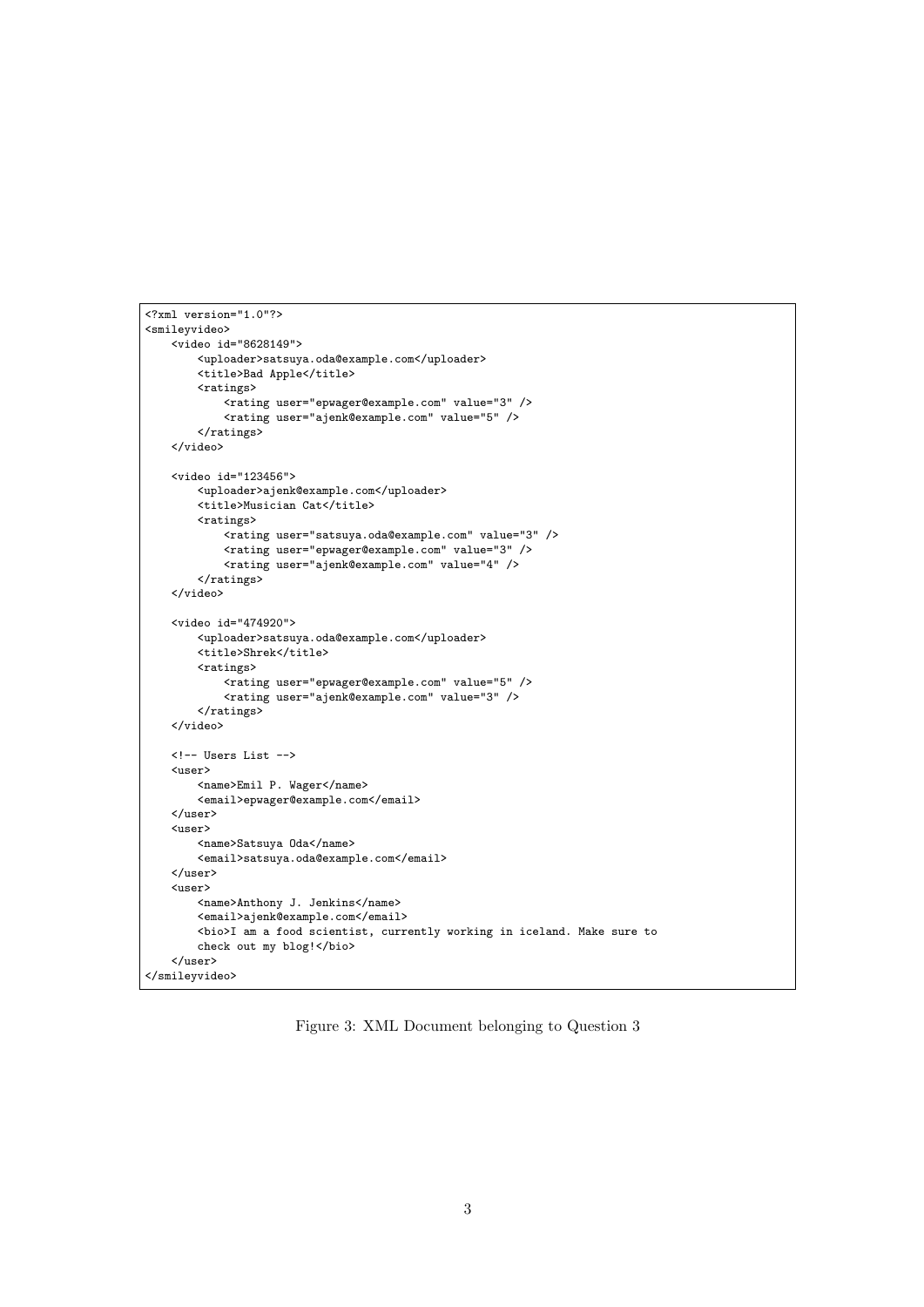## Question 5. (10pt)

1. Does there exist a DTD that accepts only XML documents of the following form?



Here, we consider the Email nodes to be optional, and ANY denotes any XML tree composed of element names appearing in the above tree. Give such a DTD if it exists, or explain why it does not exist otherwise.

2. Explain the following XSD content model. What does it accept?

```
<xs:sequence>
  <xs:choice>
   <xs:element name="author" minOccurs="1" maxOccurs="5"/>
   <xs:sequence>
      <xs:element name="editor" minOccurs="1" maxOccurs="3" />
      <xs:element name="author" minOccurs="1" maxOccurs="10"/>
   </xs:sequence>
 </xs:choice>
  <xs:element name="publisher" minOccurs="0" maxOccurs="1"/>
</xs:sequence>
```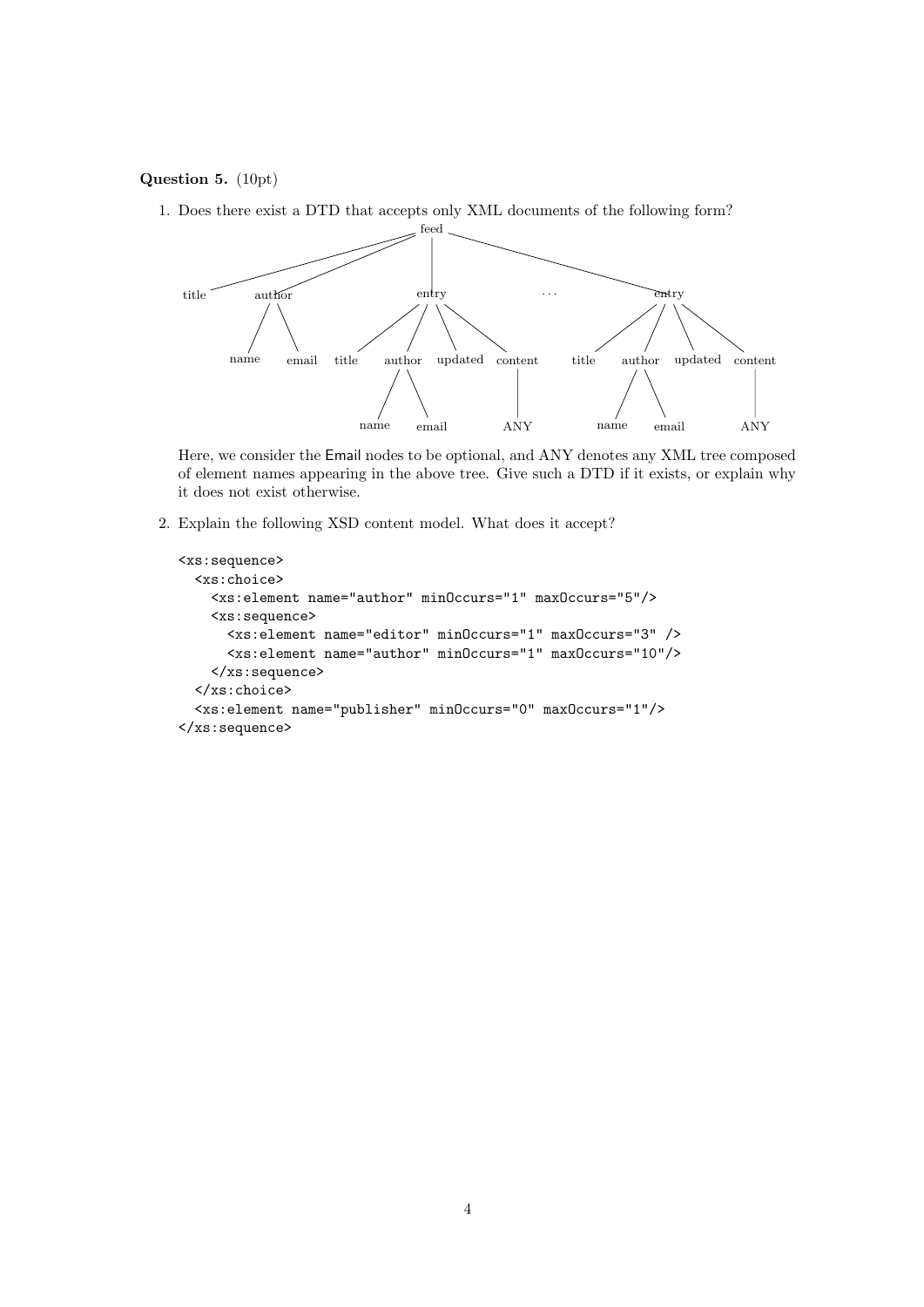Question 6. (10pt) Construct the XML document produced by applying the XSLT stylesheet from Figure 5 to the XML document in Figure 4.

| <news></news>                                                                                                                                    |  |  |  |  |  |  |
|--------------------------------------------------------------------------------------------------------------------------------------------------|--|--|--|--|--|--|
| <article category="culture"></article>                                                                                                           |  |  |  |  |  |  |
| <source/> tuner.be                                                                                                                               |  |  |  |  |  |  |
| <title>Marc Ysaye reçoit le Grand Prix des Radios francophones</title>                                                                           |  |  |  |  |  |  |
| publiques                                                                                                                                        |  |  |  |  |  |  |
| <content></content>                                                                                                                              |  |  |  |  |  |  |
| Décerné par un jury composé de spécialistes musicaux et de journalistes de                                                                       |  |  |  |  |  |  |
| presse écrite, le Grand Prix des Radios Francophones Publiques 2010 a été                                                                        |  |  |  |  |  |  |
| attribué, le 10 juin, à deux émissions. Le premier des prix est pour un                                                                          |  |  |  |  |  |  |
| reportage de la catégorie long format, et qui va à "Jamaïque, dans l'oeil                                                                        |  |  |  |  |  |  |
| de Bob Marley" de <person occupation="reporter">Gérard Suter</person> et                                                                         |  |  |  |  |  |  |
| <person occupation="reporter">Arnaud Robert</person> . Une série de                                                                              |  |  |  |  |  |  |
| reportages diffusée sur La 1ère, la station info-talk de la Radio Suisse                                                                         |  |  |  |  |  |  |
| Romande. L'autre récompense, pour un format court, revient à " Blackbird "                                                                       |  |  |  |  |  |  |
| de <person occupation="reporter">Marc Ysaye</person> et <person< td=""></person<>                                                                |  |  |  |  |  |  |
| occupation="reporter">Laurent Rieppi. C'est une séquence sur les<br>Beatles diffusée sur les ondes de Classic 21 dans l'émission " Easy Rider ". |  |  |  |  |  |  |
|                                                                                                                                                  |  |  |  |  |  |  |
|                                                                                                                                                  |  |  |  |  |  |  |
| <article category="technologies"></article>                                                                                                      |  |  |  |  |  |  |
| <source/> RIA Novosti                                                                                                                            |  |  |  |  |  |  |
| <title>Une mission martienne simulée de 520 jours débute en Russie</title>                                                                       |  |  |  |  |  |  |
| <content></content>                                                                                                                              |  |  |  |  |  |  |
| Une mission martienne simulée de 520 jours a débuté jeudi à l'Institut des                                                                       |  |  |  |  |  |  |
| problèmes médico-biologiques de Moscou. L'équipage international comprend                                                                        |  |  |  |  |  |  |
| six volontaires dont trois Russes - <person>Alexeï Sitev</person>                                                                                |  |  |  |  |  |  |
| (commandant de la mission), <person occupation="medic">Soukhrob</person>                                                                         |  |  |  |  |  |  |
| Kamolov (médecin) et <person occupation="researcher">Alexandre</person>                                                                          |  |  |  |  |  |  |
| Smoleevski (chercheur), et un <person< td=""></person<>                                                                                          |  |  |  |  |  |  |
| occupation="researcher">Chinois Wang Yue (chercheur).                                                                                            |  |  |  |  |  |  |
|                                                                                                                                                  |  |  |  |  |  |  |
|                                                                                                                                                  |  |  |  |  |  |  |
| <article category="technologies"><br/><source/>AFP</article>                                                                                     |  |  |  |  |  |  |
| <title>Japon: deux nouveaux robots montrent leur nez, un enfant de</title>                                                                       |  |  |  |  |  |  |
| 5 ans et un bébé                                                                                                                                 |  |  |  |  |  |  |
| <content></content>                                                                                                                              |  |  |  |  |  |  |
| Des chercheurs japonais ont présenté vendredi deux nouvelles créatures                                                                           |  |  |  |  |  |  |
| robotiques, un enfant de 5 ans et un bébé, modèles destinés à étudier puis                                                                       |  |  |  |  |  |  |
| reproduire l'acquisition des connaissances et capacités physiques humaines,                                                                      |  |  |  |  |  |  |
| pour permettre aux robots de vivre avec les hommes. Le professeur <person< td=""></person<>                                                      |  |  |  |  |  |  |
| occupation="researcher">Minoru Asada, leader de l'équipe de                                                                                      |  |  |  |  |  |  |
| recherche ayant réalisé les deux robots, pense qu'une manière de réaliser                                                                        |  |  |  |  |  |  |
| des robots intelligents est de leur faire apprendre de manière similaire aux                                                                     |  |  |  |  |  |  |
| êtres humains.                                                                                                                                   |  |  |  |  |  |  |
|                                                                                                                                                  |  |  |  |  |  |  |
|                                                                                                                                                  |  |  |  |  |  |  |
|                                                                                                                                                  |  |  |  |  |  |  |

Figure 4: XML Document belonging to Question 6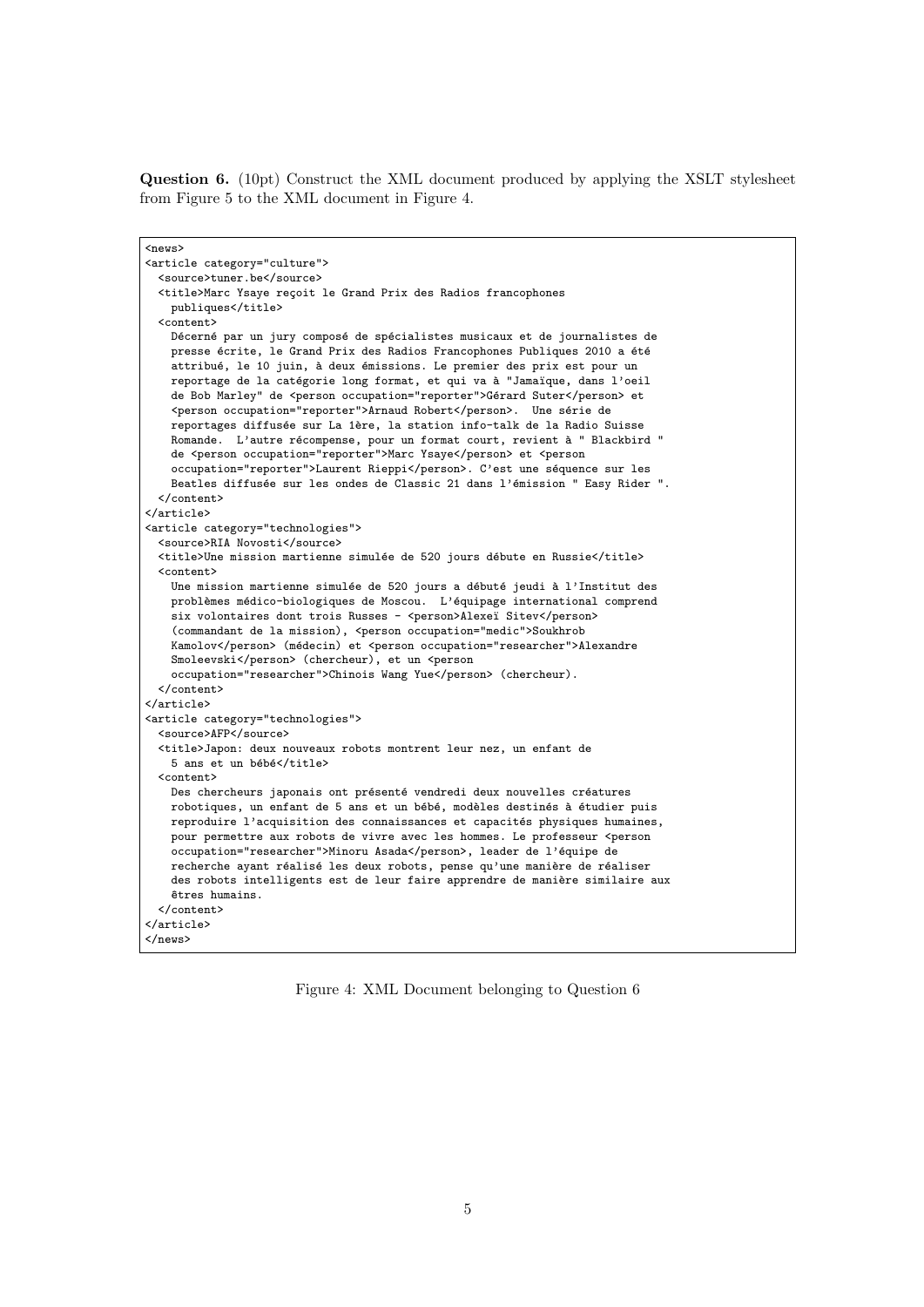```
<?xml version="1.0"?>
<xsl:stylesheet version="1.0" xmlns:xsl="http://www.w3.org/1999/XSL/Transform">
 <xsl:template match="/">
    <ScientistsInNews>
      <xsl:apply-templates select="//person[not(preceding::person = .)]" />
   </ScientistsInNews>
 \langle xsl:template \rangle<xsl:template match="person" />
  <xsl:template match="person[@occupation='researcher']">
    <xsl:variable name="name" select="./text()" />
   <xsl:variable name="references"
       select="//person[. eq $name]/../parent::article" />
    <Person>
      <xsl:attribute name="name"><xsl:value-of select="$name"/></xsl:attribute>
      <Peers>
        <xsl:for-each select="$references/content/person[. != $name]">
          <xsl:sort select="./text()" />
          <xsl:choose>
            <xsl:when test="./@occupation = 'researcher'">
              \zetaScientist name="{./text()}" />
            </xsl:when>
            <xsl:otherwise>
             <Peer name="{./text()}" />
            </xsl:otherwise>
          </xsl:choose>
        </xsl:for-each>
      </Peers>
    </Person>
 </xsl:template>
</xsl:stylesheet>
```
Figure 5: XSLT Stylesheet belonging to Question 6.